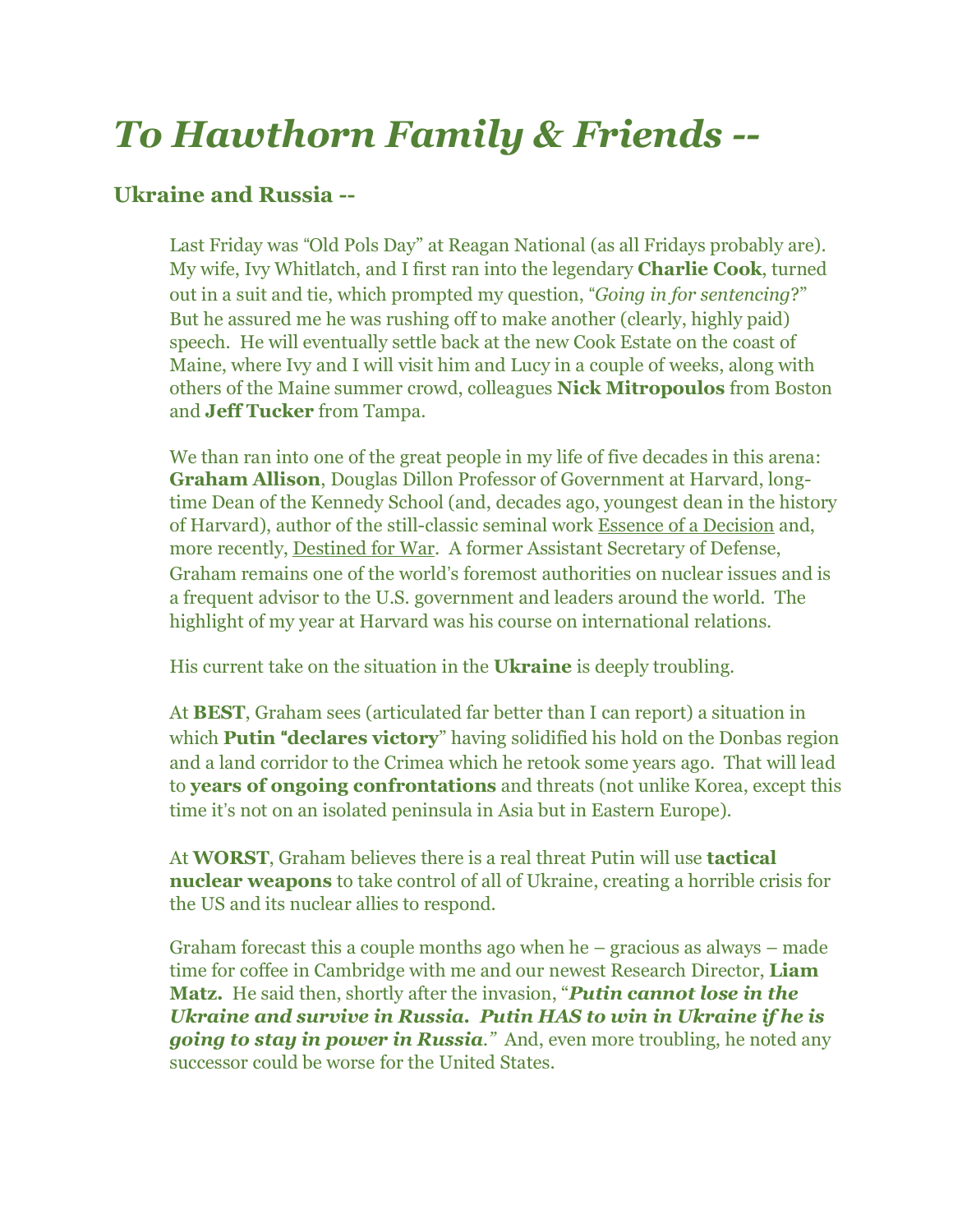Why does Graham agree with CIA Director Bill Burn's judgment that this is a war Putin cannot lose? Because as Graham puts it, if conditions on the battlefield force Putin to choose between a humiliating loss and escalating the level of destruction, he's giving 5-1 odds he chooses the latter, escalation.

And not that far up his escalation ladder for destructive options would be a **tactical nuclear weapon strike** on a military target or even a small city in Ukraine.

While most observers find the possibility that Putin could order a nuclear strike inconceivable, Graham reminds us that when we say something is "inconceivable," that is a statement about what our minds can conceive – not what is possible in the world. He can actually conceive Putin's ordering a first nuclear strike and then calling on Zelenskyy to accept a ceasefire or wait to see what a Ukrainian Nagasaki looks like.

When the smartest man I know on this subject is – despite his always optimistic nature – deeply troubled, we all should be.

## **Yesterday**!**s Primaries --**

Voters went to the polls yesterday in four states with primaries (Maine, South Carolina, North Dakota and Nevada) along with a special congressional election in Texas and the results were about as predicted:

- President Trump had a mixed day in **South Carolina**, winning revenge with the defeat of a pro-impeachment voting GOP House member, but failing to take out another Trump-critical GOP member.
- I think the biggest news was the special congressional election in the heavily Hispanic – and ONCE heavily Democratic – Rio Grande Valley of **Texas** where Republican Mayra Flores won a district that, like the rest of the Valley, has been trending Republican.
- In **Nevada**, despite his family name former Attorney General Adam Laxalt faced a tougher than expected (at least by others, I've always seen him as a deeply flawed candidate) fight to win the GOP U.S. Senate nomination.

With 85% of the Nevada vote counted, Las Vegas Sheriff and Trump endorsee Joe Lombardo won the GOP Governor nomination, with 38% of